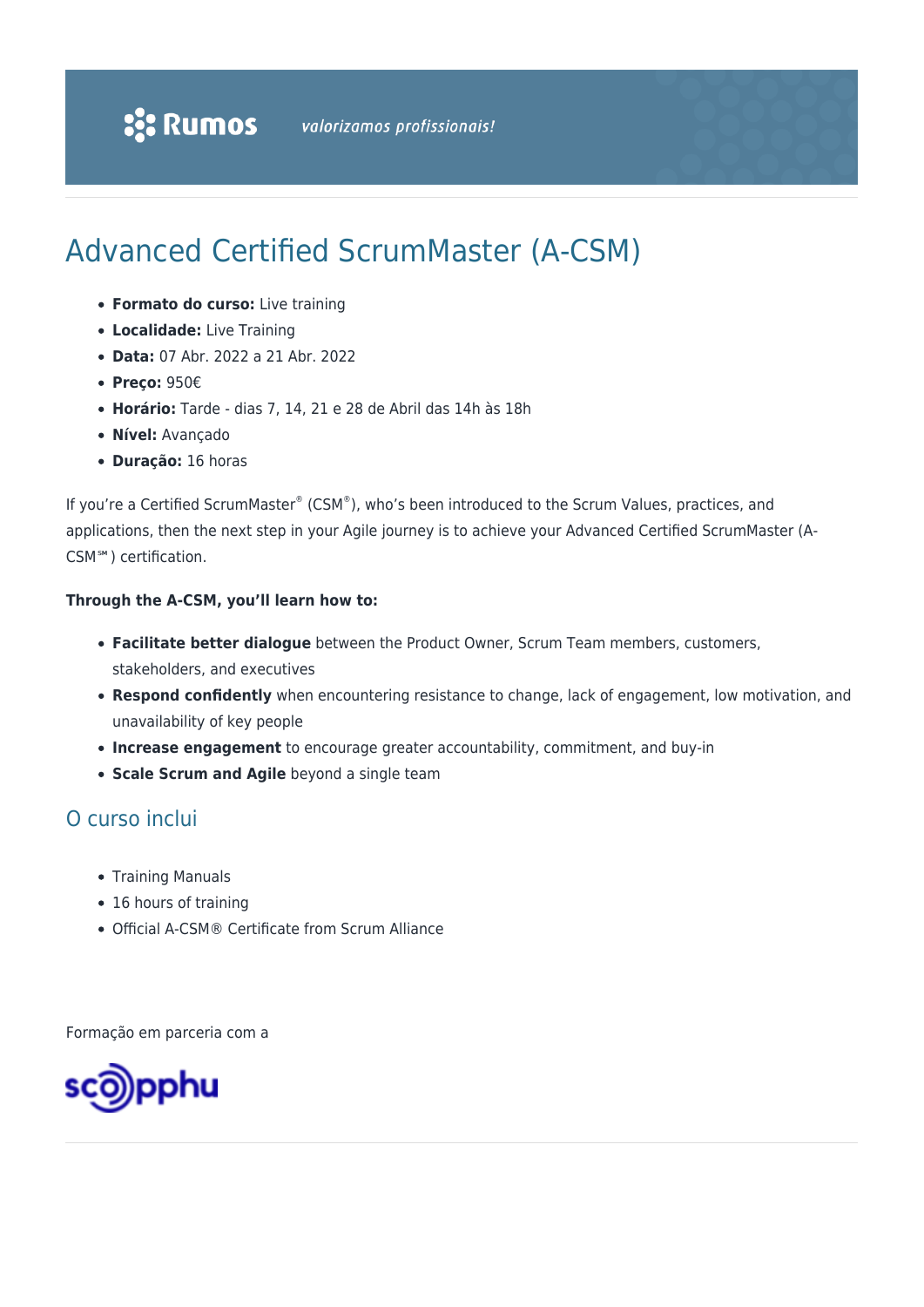# Destinatários

CSM® Certified ScrumMaster with more than one year of experience.

### Pré-requisitos

- You must have at least 12 months of experience as a Scrum Master in the Scrum Alliance® website profile to be eligible to receive the A-CSM® certificate.
- Successfully complete all educator-designed components of an approved educational offering. This may include pre- or post-course work as deemed necessary by your approved educator to complete the learning objectives.
- You will be asked to accept the A-CSM® License Agreement and complete your Scrum Alliance® membership profile.
- Maintain your A-CSM® by earning Scrum Education Units® (SEUs) and renewing your certification every two years.

## **Objectivos**

- Build on your foundational knowledge with **enhanced implementation skills;**
- **Distinguish yourself** in the global marketplace;
- **Stand out in your industry** as a member of the globally recognized Scrum Alliance community;
- **Show advanced value** to your employer (or potential employer) as a highly trained Agile professional.

### Programa

#### **Lean, Agile and Scrum**

- Agile and Lean Values, Principles, and Worldview
- Empirical Process Control

#### **Scrum Master Core Competencies**

- Facilitation
- Coaching
- Training

#### **Service to the Development Team**

- Self-organization
- Team Dynamics
- Definition of "Done"
- Value of Development Practices